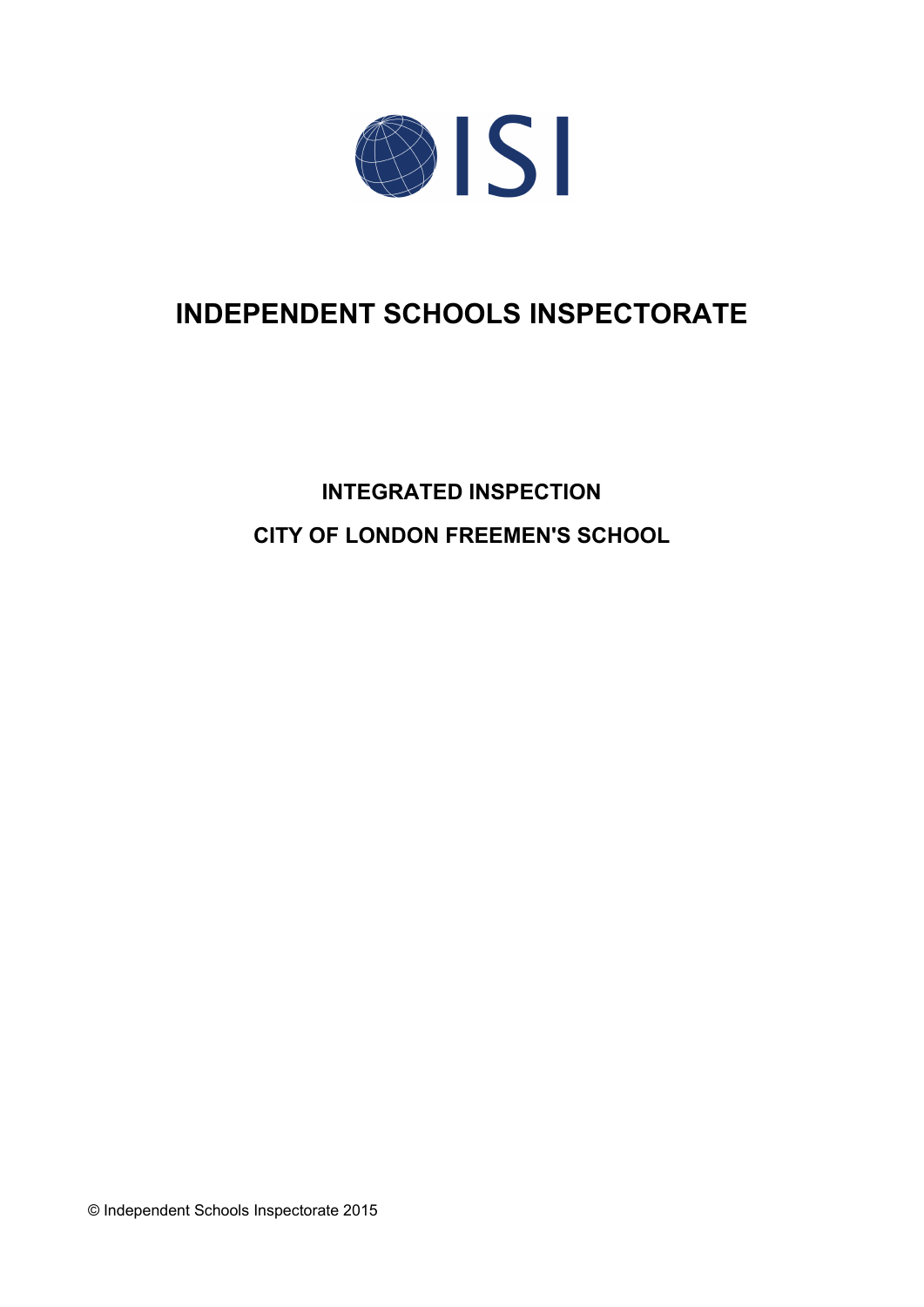## **INDEPENDENT SCHOOLS INSPECTORATE**

## **City of London Freemen's School**

| <b>Full Name of School</b>                         | <b>City of London Freemen's School</b>                                                                                   |            |
|----------------------------------------------------|--------------------------------------------------------------------------------------------------------------------------|------------|
| <b>DfE Number</b>                                  | 936/6061                                                                                                                 |            |
| <b>Registered Charity Number</b><br><b>Address</b> | 0<br><b>City of London Freemen's School</b><br><b>Ashtead Park</b><br><b>Ashtead</b><br><b>Surrey</b><br><b>KT21 1ET</b> |            |
| <b>Telephone Number</b>                            | 01372 277933                                                                                                             |            |
| Fax Number                                         | 01372 276165                                                                                                             |            |
| <b>Email Address</b>                               | philip.macdonald@cityoflondon.gov.uk                                                                                     |            |
| Head                                               | <b>Mr Philip MacDonald</b>                                                                                               |            |
| <b>Chair of Governors</b>                          | <b>Stuart John Fraser CBE</b>                                                                                            |            |
| Age Range                                          | 7 to 18                                                                                                                  |            |
| <b>Total Number of Pupils</b>                      | 885                                                                                                                      |            |
| <b>Gender of Pupils</b>                            | Mixed (437 boys; 448 girls)                                                                                              |            |
| Numbers by Age                                     | 0-2 (EYFS):                                                                                                              | $5-11:232$ |
|                                                    | 3-5 (EYFS):                                                                                                              | 11-18: 653 |
| Number of Day Pupils                               | Total:                                                                                                                   | 835        |
| <b>Number of Boarders</b>                          | Total:                                                                                                                   | 50         |
|                                                    | <b>Full: 48</b>                                                                                                          | Weekly: 2  |
| <b>Inspection Dates</b>                            | 28 Apr to 01 May 2015                                                                                                    |            |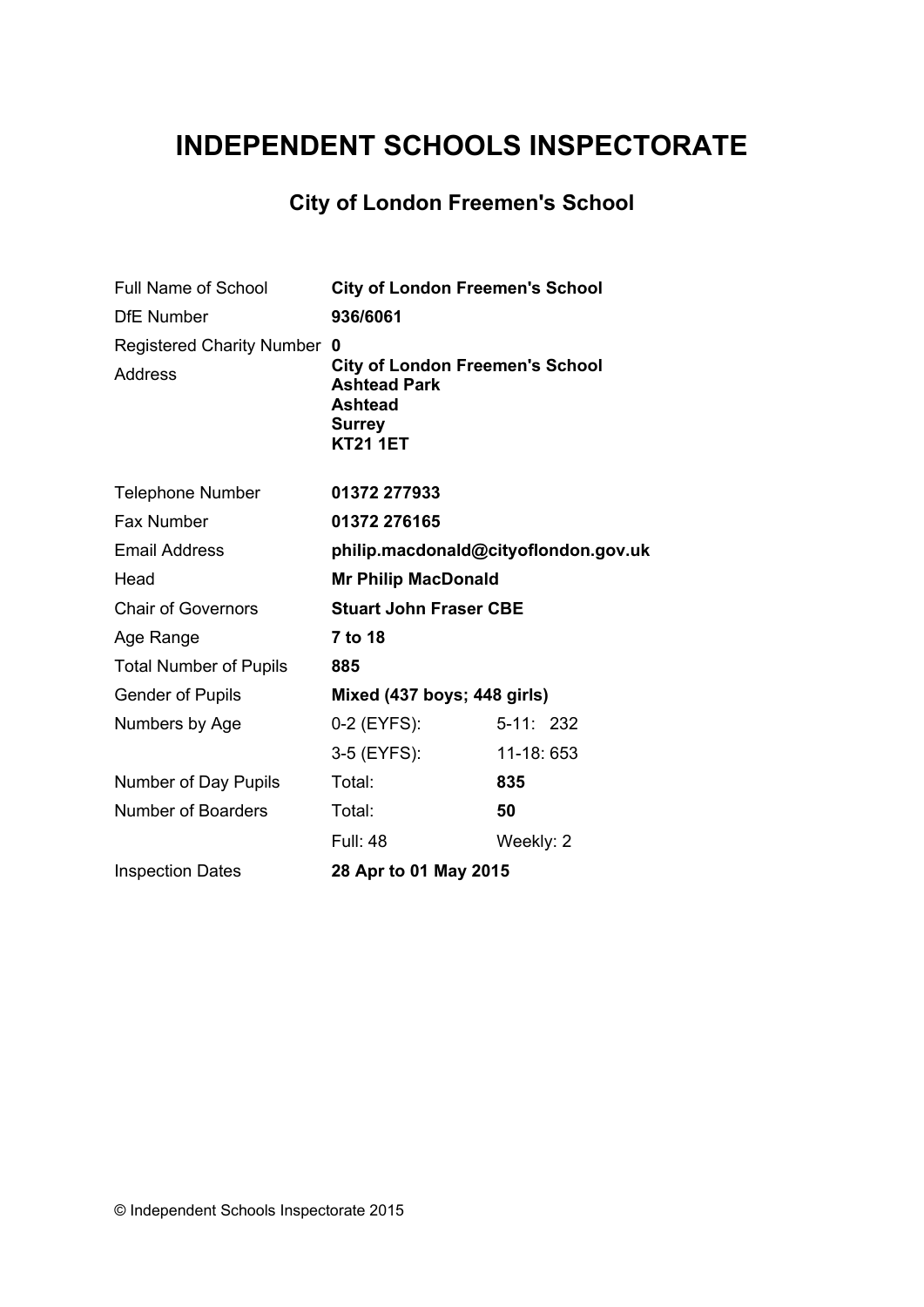## **PREFACE**

This inspection report follows the *ISI schedule,* which occupies a period of four continuous days in the school. The previous ISI inspection was in March 2011.

The Independent Schools Inspectorate (ISI) is the body approved by the Secretary of State for the purpose of inspecting schools belonging to the Independent Schools Council (ISC) Associations and reporting on compliance with the Education (Independent School Standards) Regulations 2014. The range of these Regulations can be viewed on the website [www.legislation.gov.uk.](http://www.legislation.gov.uk) Additionally, inspections will consider the school's accessibility plan under Schedule 10 of the Equality Act 2010 and the ban on corporal punishment introduced by the School Standards and Framework Act 1998.

The inspection was also carried out under the arrangements of the ISC Associations for the maintenance and improvement of the quality of their membership.

This inspection contains specific judgements on the National Minimum Standards for Boarding Schools. It comments on the progress made by the school in meeting the recommendations set out in the most recent statutory boarding inspection and evaluates the quality of the boarding experience and its contribution to pupils' education, personal development and welfare.

The inspection of the school is from an educational perspective and provides limited inspection of other aspects, although inspectors comment on any significant hazards or problems they encounter which have an adverse impact on children. The inspection does not include:

- (i) an exhaustive health and safety audit
- (ii) an in-depth examination of the structural condition of the school, its services or other physical features
- (iii) an investigation of the financial viability of the school or its accounting procedures
- (iv) an in-depth investigation of the school's compliance with employment law.

Inspectors may be aware of individual safeguarding concerns, allegations and complaints as part of the inspection process. Such matters will not usually be referred to in the published report but will have been considered by the team in reaching their judgements.

Both Ofsted and ISI inspect and report on the Independent School Standards Regulations. However, they apply different frameworks and have different criteria for judging school quality that are suited to the different types of schools they inspect. Both use a four point scale when making judgements of quality but, whilst the ISI terminology reflects quality judgements that are at least equivalent to those used by Ofsted, they also reflect the differences in approach. ISI reports do not provide a single overarching judgement for the school but instead give a clear judgement on each aspect of the school's work at the beginning of each section. **These headline statements must include one of the ISI descriptors 'excellent', 'good', 'sound' or 'unsatisfactory', and where Achievement is 'exceptional' that term may be used for the top grade.** Elsewhere in the report, inspectors may use a range of different adjectives to make judgements. **For EYFS registered provision (for pupils aged under three), reports are required to use the same terminology ('outstanding', 'good', 'requires improvement' and 'inadequate') as Ofsted reports.**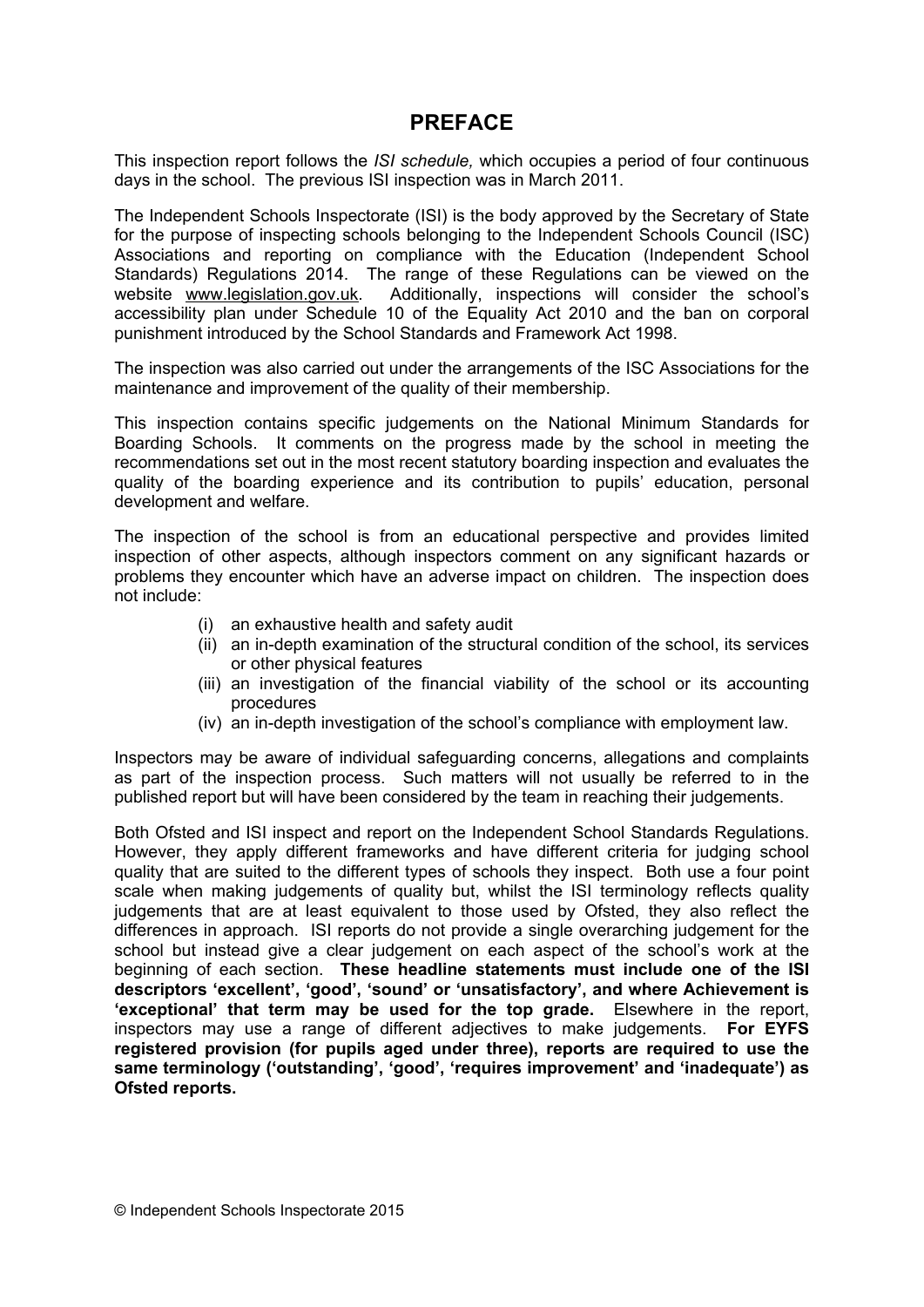## **INSPECTION EVIDENCE**

The inspectors observed lessons, conducted formal interviews with pupils and examined samples of pupils' work. They held discussions with senior members of staff and with the chair of governors/the proprietor/a governors' representative/governors, observed a sample of the extra-curricular activities that occurred during the inspection period, and attended registration sessions and assemblies. Inspectors visited boarding houses and the facilities for sick or injured pupils. The responses of parents and pupils to pre-inspection questionnaires were analysed, and the inspectors examined regulatory documentation made available by the school.

#### **Inspectors**

| Mr Bill Burn               | <b>Reporting Inspector</b>                                                        |
|----------------------------|-----------------------------------------------------------------------------------|
| Mr William Norton          | Team Inspector (Director of Sport, HMC school))                                   |
| <b>Mrs Gillian Proctor</b> | Team Inspector (Head, IAPS school)                                                |
| Mr Ben Edwards             | Team Inspector (Head of Sixth Form, HMC school)                                   |
| Dr Simon Hyde              | Team Inspector (Head, HMC school)                                                 |
| Mr Andrew Johnson          | Team Inspector (Deputy Head, HMC school)                                          |
| Miss Helen Johnson         | Team Inspector (Former Director of University Admissions,<br>HMC school)          |
| Mrs Anne Price             | Team Inspector (Former Staff Development Co-ordinator,<br>HMC school)             |
| Mr Richard Gibbs           | Co-ordinating Inspector for Boarding (Former Director of<br>Boarding, HMC school) |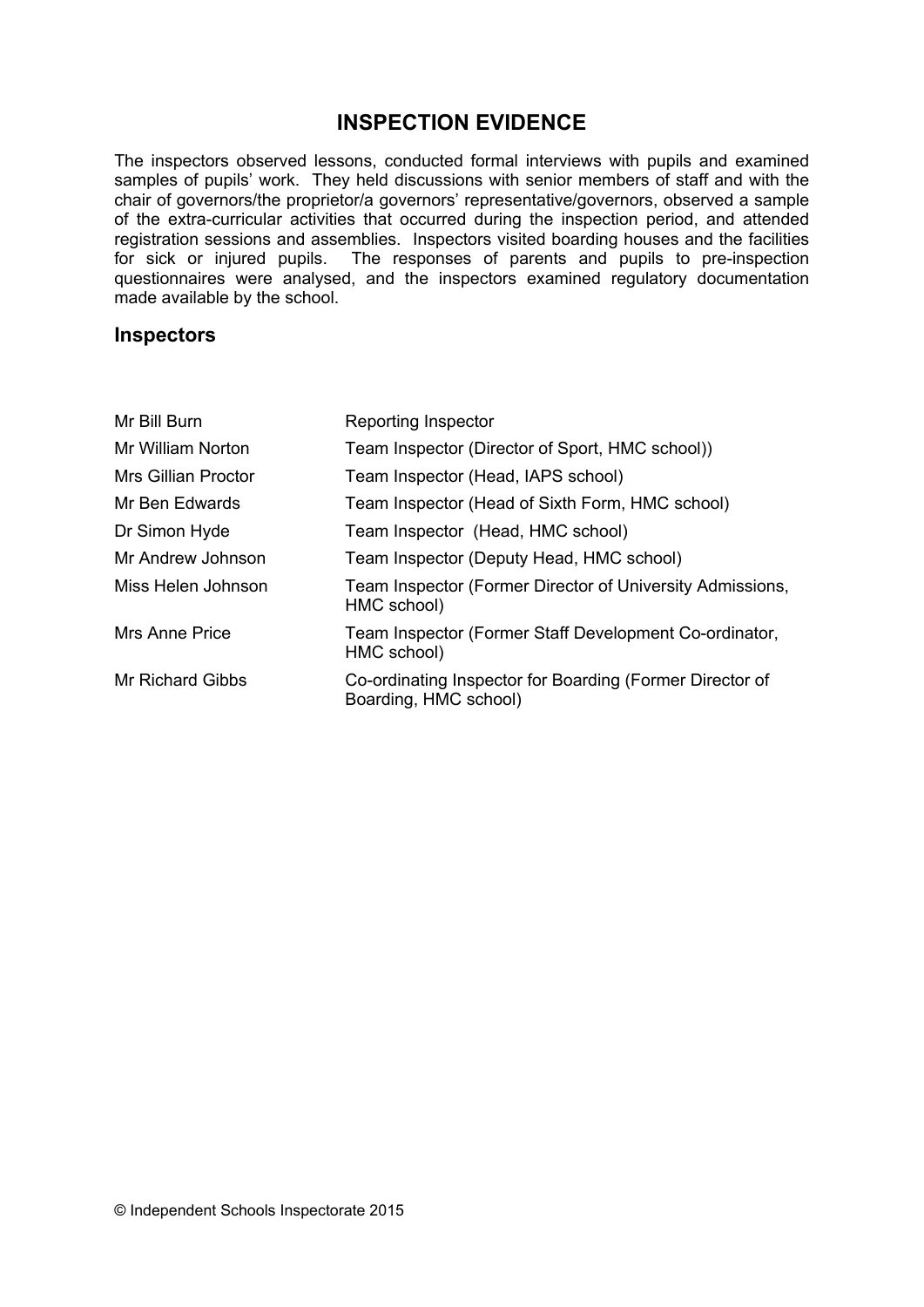## **CONTENTS**

| 1           | THE CHARACTERISTICS OF THE SCHOOL                                                                                 | 1           |
|-------------|-------------------------------------------------------------------------------------------------------------------|-------------|
| $\mathbf 2$ | THE SUCCESS OF THE SCHOOL                                                                                         | $\mathbf 2$ |
| (a)         | <b>Main findings</b>                                                                                              | 2           |
|             | (b) Action points                                                                                                 | 3           |
|             | (i) Compliance with regulatory requirements                                                                       | 3           |
|             | (ii) Recommendations for further improvement                                                                      | 3           |
| 3           | THE QUALITY OF ACADEMIC AND OTHER ACHIEVEMENTS                                                                    | 4           |
| (a)         | The quality of the pupils' achievements and learning                                                              | 4           |
| (b)         | The contribution of curricular and extra-curricular provision (including<br>community links of benefit to pupils) | 5           |
| (c)         | The contribution of teaching                                                                                      | 6           |
| 4           | THE QUALITY OF THE PUPILS' PERSONAL DEVELOPMENT                                                                   | 8           |
| (a)         | The spiritual, moral, social and cultural development of the pupils                                               | 8           |
| (b)         | The contribution of arrangements for pastoral care                                                                | 9           |
| (c)         | The contribution of arrangements for welfare, health and safety                                                   | 10          |
| (d)         | The quality of boarding                                                                                           | 10          |
| 5           | THE EFFECTIVENESS OF GOVERNANCE, LEADERSHIP AND<br><b>MANAGEMENT</b>                                              | 13          |
| (a)         | The quality of governance                                                                                         | 13          |
| (b)         | The quality of leadership and management, including links with parents, carers<br>and guardians                   | 13          |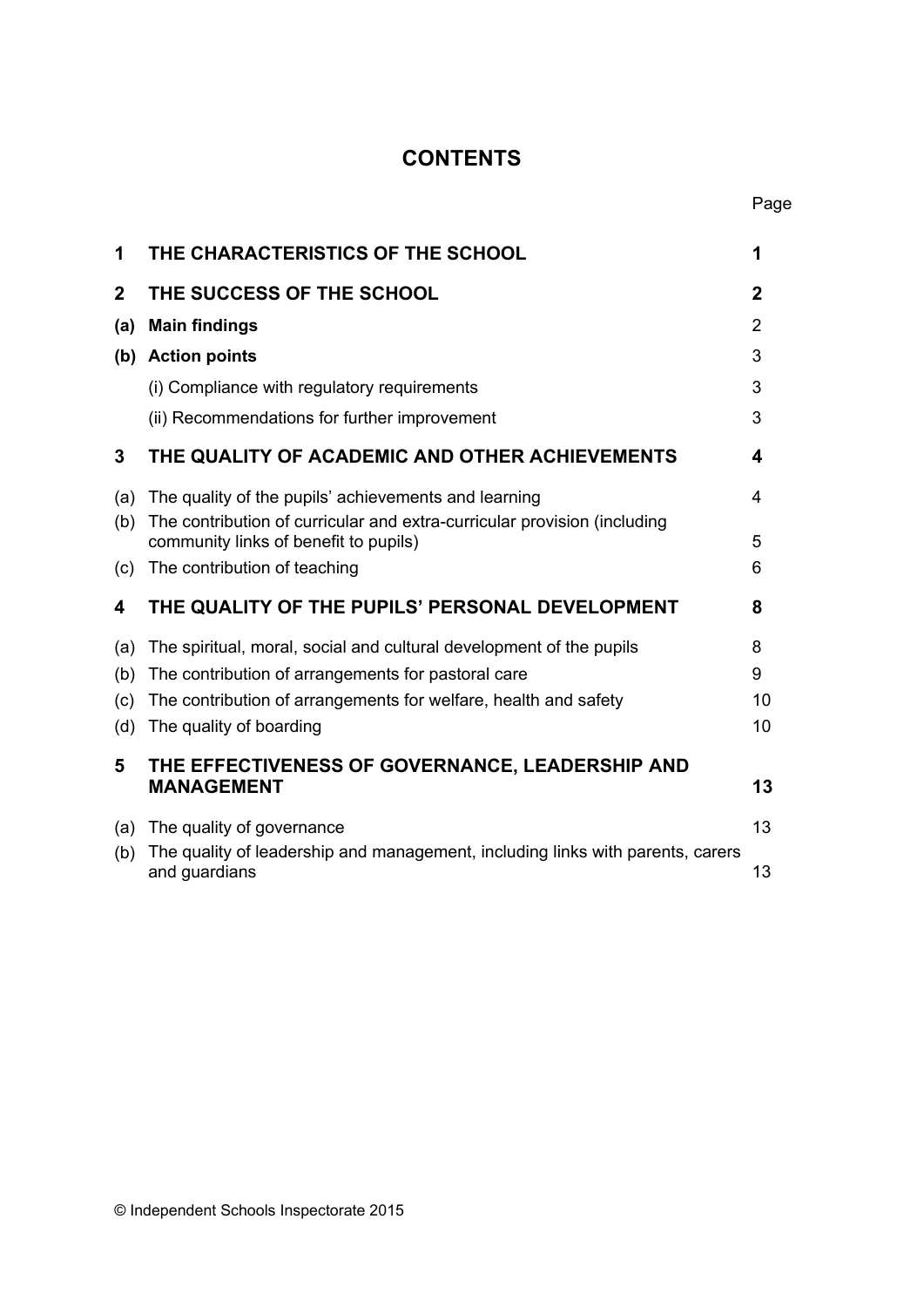## **1. THE CHARACTERISTICS OF THE SCHOOL**

- 1.1 The City of London Freemen's School is a co-educational school for children aged seven to eighteen. The school was founded in 1854 in South London to educate the orphans of Freemen of the City of London. It has a Christian tradition although it is now non-denominational. In 1926 it moved to its present site, Ashtead Park in Surrey. The school is owned by the City of London Corporation, which maintains strong links with the school and provides 16 of the 22 governors.
- 1.2 The school aims to offer an environment in which the academic, creative, physical, social and spiritual development of each pupil will equip them to become confident, fulfilled and happy, providing an education for life in an atmosphere of self-respect and care for others.
- 1.3 There are 390 pupils in the junior school, for pupils aged 7 to 13, and 495 pupils in the senior school, for pupils aged 13 to 18. Most pupils live close to the school and attend on a day basis. There are 50 boarders in the senior school, most of whom are from the Far East.
- 1.4 The school is academically selective. The ability range of the pupils up to the age of 16 is well above average, and in the sixth form above average, for maintained selective schools. Forty-nine pupils have been identified as having special educational needs and/or disabilities (SEND), of whom 17 receive specialist learning support from the school. There are no pupils with a statement of educational needs. There are 53 pupils for whom English is an additional language (EAL), of whom 21 receive extra tuition in English.
- 1.5 Since the previous inspection the school has built a new boarding house and a new music school.
- 1.6 National Curriculum (NC) nomenclature is used throughout this report to refer to year groups in the school. The year group nomenclature used by the school and its National Curriculum equivalence are shown in the following tables.

#### *Junior Department*

| School             | NC name |
|--------------------|---------|
| Form 1             | Y3      |
| Lower 2            | Y4      |
| Upper 2            | Y5      |
| Lower <sub>3</sub> | Y6      |
| Upper 3            | Υ7      |
| Lower <sub>4</sub> | Y8      |

#### *Senior School*

| School             | NC name         |
|--------------------|-----------------|
| Upper 4            | Y9              |
| Lower <sub>5</sub> | Y <sub>10</sub> |
| Upper 5            | Y11             |
| Lower <sub>6</sub> | Y12             |
| Upper 6            | Y13             |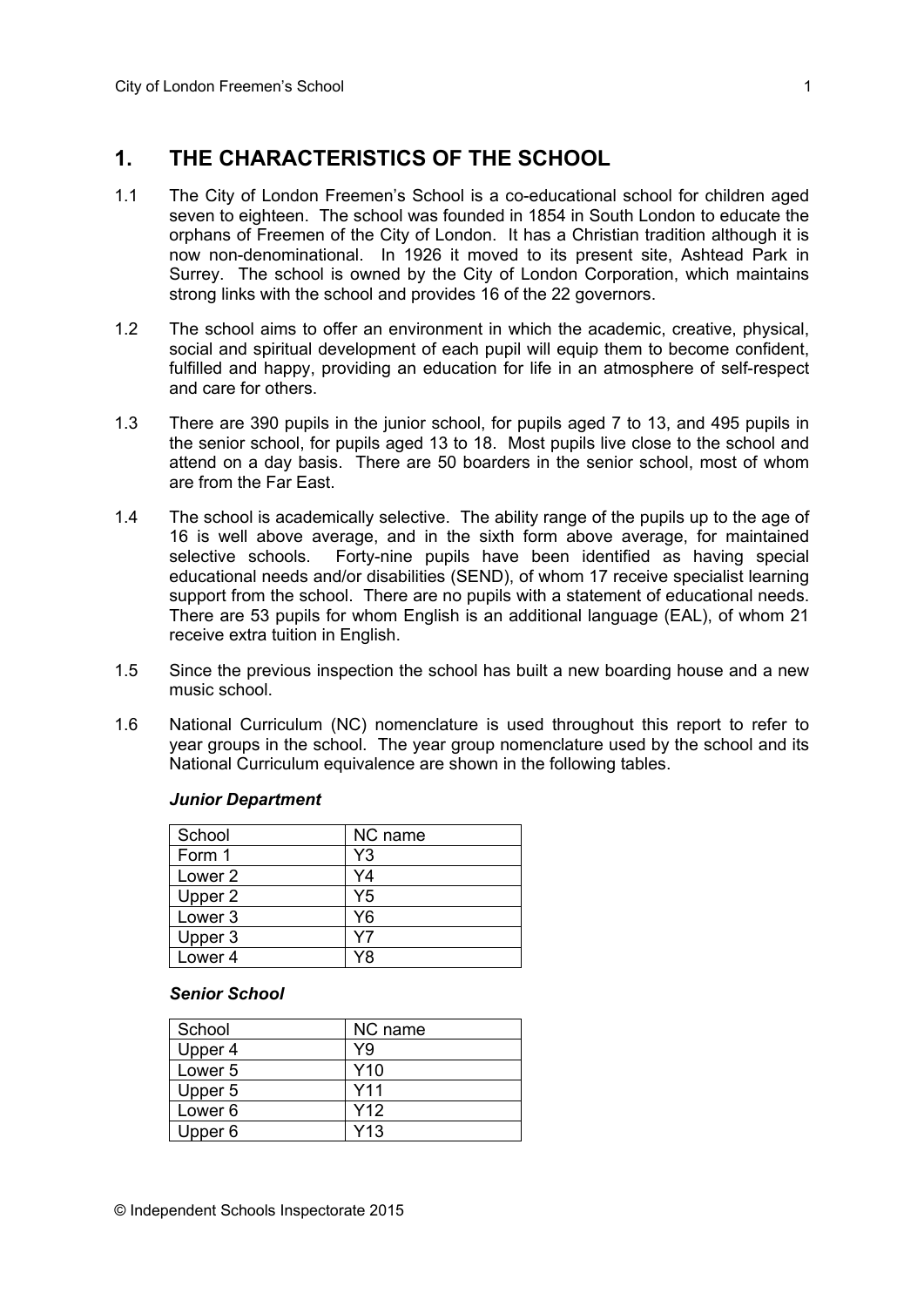## **2. THE SUCCESS OF THE SCHOOL**

## **2.(a) Main findings**

- 2.1 The quality of academic and other achievements is excellent. Pupils benefit from a flexible curriculum that enables them to choose a suitable range of subjects for GCSE, and an option to follow pre-U courses instead of A level. The academic curriculum is supported by a high-quality programme of extra-curricular activities. Pupils achieve success in national competitions such as science and mathematics Olympiads, and excel in music and games, many achieving representative level. All groups of pupils do equally well, since the school identifies any particular needs and ensures that all pupils receive appropriate support. Pupils have an excellent attitude and range of skills to enhance their learning. Teaching is excellent. It is rigorously planned, clear in its objectives, and makes use of an appropriate range and quality of resources. It makes suitable demands of all pupils. Marking is plentiful, constructive and helpful.
- 2.2 Pupils are articulate, mature and responsible at all ages. Relationships amongst pupils and between pupils and teachers are cordial and positive, and contribute significantly to pupils' personal development. Pupils are well prepared for life after they leave school. They are tolerant and respectful of others, and they benefit from excellent support from the adult members of the school. The school has yet to derive full advantage from the new boarding accommodation, opened in 2014. While informal channels allow boarders' views to be sought, more formal structures are not well developed. They have only limited space to personalise their accommodation.
- 2.3 Governance, leadership and management support the school's aims effectively. The governing body discharges its statutory obligations through efficient communication, a system of sub-committees, and delegated responsibilities. Its oversight of the school's educational provision and financial planning has enabled the school to improve its accommodation and facilities to enhance pupils' development. The leadership and management of the school at all levels have established and sustained a clear strategy for the future, based on a strong understanding of the school's needs, and a coherent and ambitious set of aims. Parents' questionnaires indicate a high level of satisfaction with the school. In most respects, recommendations from previous inspections have been fully met. Systems for recognising boarders' positive contributions are not yet embedded.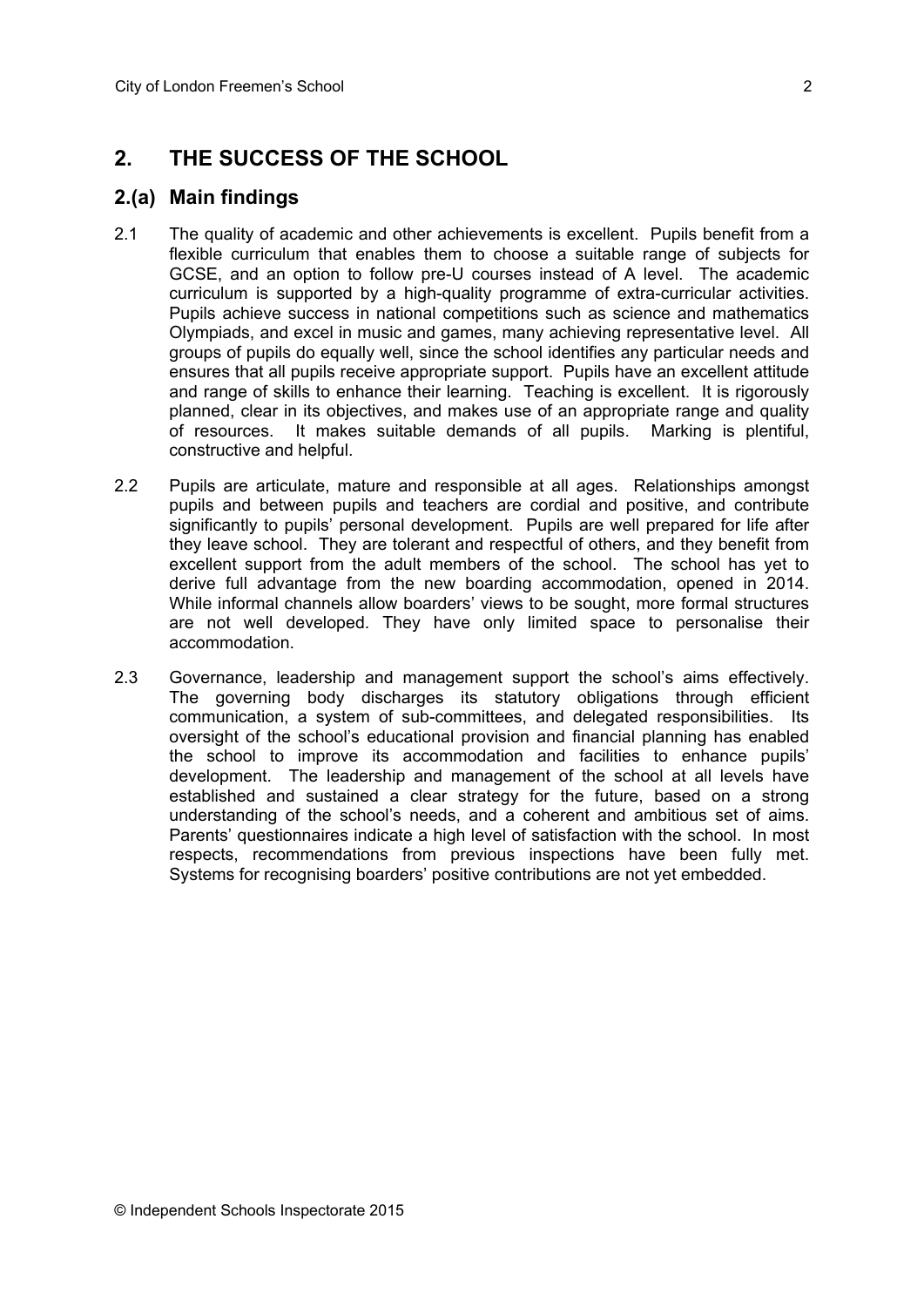## **2.(b) Action points**

#### **(i) Compliance with regulatory requirements**

- 2.4 The school meets all the requirements of the Education (Independent School Standards) Regulations 2014.
- 2.5 The school meets all the National Minimum Standards for Boarding Schools 2015.

#### **(ii) Recommendations for further improvement**

- 2.6 The school is advised to make the following improvements.
	- 1. Develop more formal means for regular consultation with boarders and recognising their positive contributions.
	- 2. Ensure that the new boarding house is made more homely, with boarders encouraged to personalise their accommodation.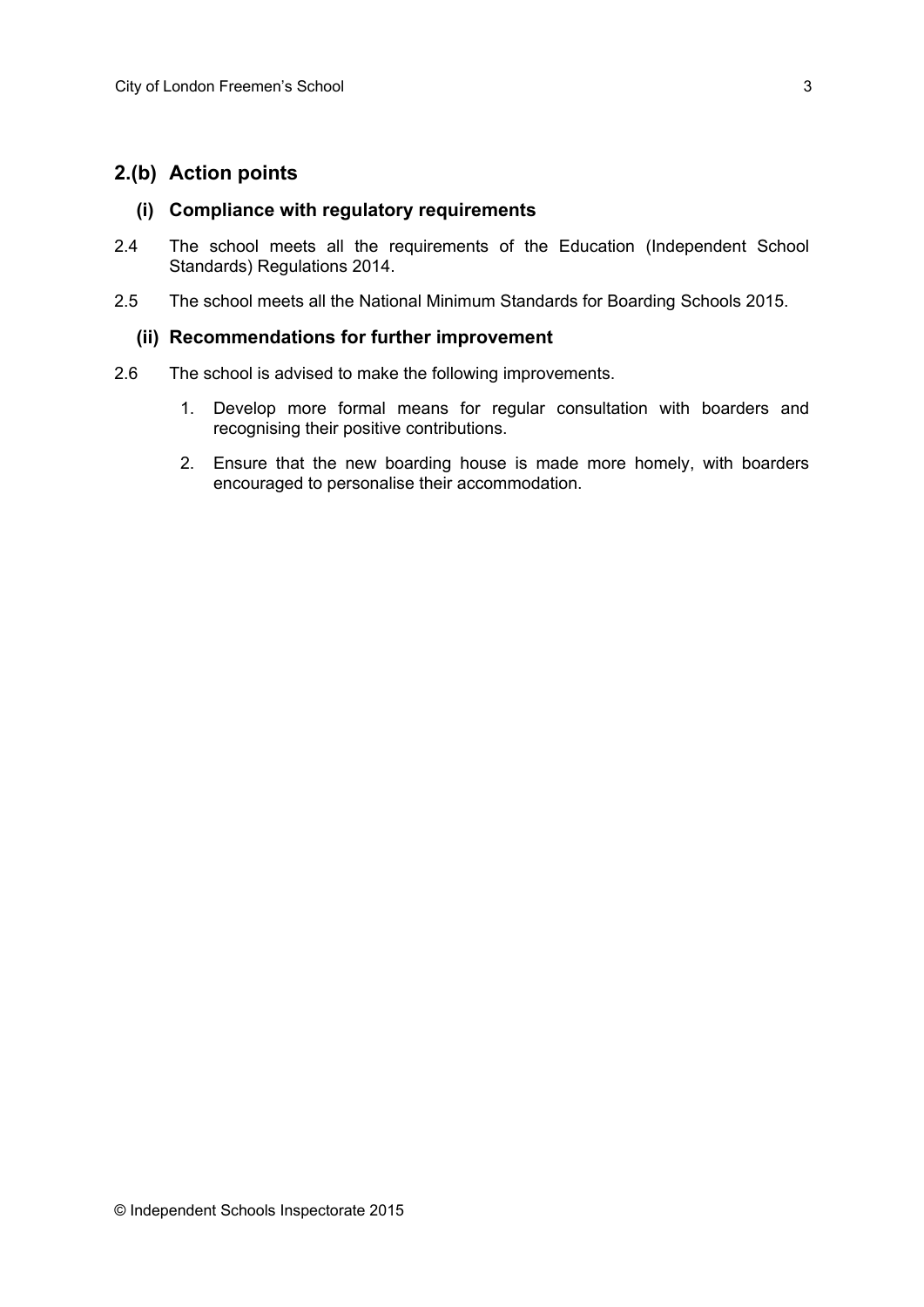## **3. THE QUALITY OF ACADEMIC AND OTHER ACHIEVEMENTS**

## **3.(a) The quality of the pupils' achievements and learning**

- 3.1 The quality of the pupils' achievements and learning is excellent.
- 3.2 The school is successful in achieving its aim to provide an education of the highest quality in which each individual can reach his or her academic potential. The junior school establishes a firm foundation of knowledge, understanding and skills, which is enhanced as pupils move through to the sixth form. Many teachers work across the age range, helping to give pupils a consistent approach to learning. Pupils of all ages are articulate and able to write with fluency and accuracy. They are confident and express their knowledge and understanding with ease. The pupils' scientific understanding is excellent. They apply mathematical concepts to interpreting data in, for example, physics and geography. They demonstrate excellent use of technical language, such as alliteration and paragraphing in a Year 5 English lesson. Pupils use information and communication technology (ICT) effectively to enhance their learning, for example in Latin in the senior school. They have excellent practical skills, as seen in design and technology and science lessons. They display high levels of creative ability in art, music and drama.
- 3.3 The previous inspection reported limited scope for independent learning. Throughout the school, pupils of all ages now report that they are enabled to work more independently, and relish the opportunities to use the libraries and ICT facilities routinely to support their learning.
- 3.4 Many pupils compete in games at a representative level, including national honours in swimming, sailing and fencing. The enrichment programme introduced since the previous inspection enables pupils to be successful in a wide range of activities. They are able, for example, to teach languages in a primary school and organise tea parties for older people, making a contribution to the local community. Pupils have embraced Young Enterprise and the Model United Nations. They reach high levels of achievement in Olympiad competitions in science and mathematics. Participation in The Duke of Edinburgh's Award scheme (DofE) is numerically strong, some pupils attaining gold before they leave school.
- 3.5 In the junior school, the pupils' attainment cannot be measured in relation to national tests, but on the evidence available from observation and the school's own data, it is judged to be excellent. The following analysis in the senior school uses the national data for the years 2012 to 2014, the most recent three years for which comparative statistics are available. Results in GCSE have been well above the national average for maintained schools, and above the national average for maintained selective schools. Results in IGCSE are above worldwide and UK averages overall. Results at A level are well above the national average for maintained schools, and above the national average for maintained selective schools. The 2014 results show improvement over earlier years, with over 80 per cent of A level grades being A or A\*. Attainment in the junior school, and at GCSE and A level, together with nationally standardised progress data, show that pupils make good progress in relation to their starting points, and relative to the average for pupils of similar abilities. This is confirmed by the inspection evidence from scrutiny, observation and discussion.
- 3.6 Across the school, pupils with special educational needs and/or disabilities (SEND) and those for whom English is an additional language (EAL) achieve similar levels of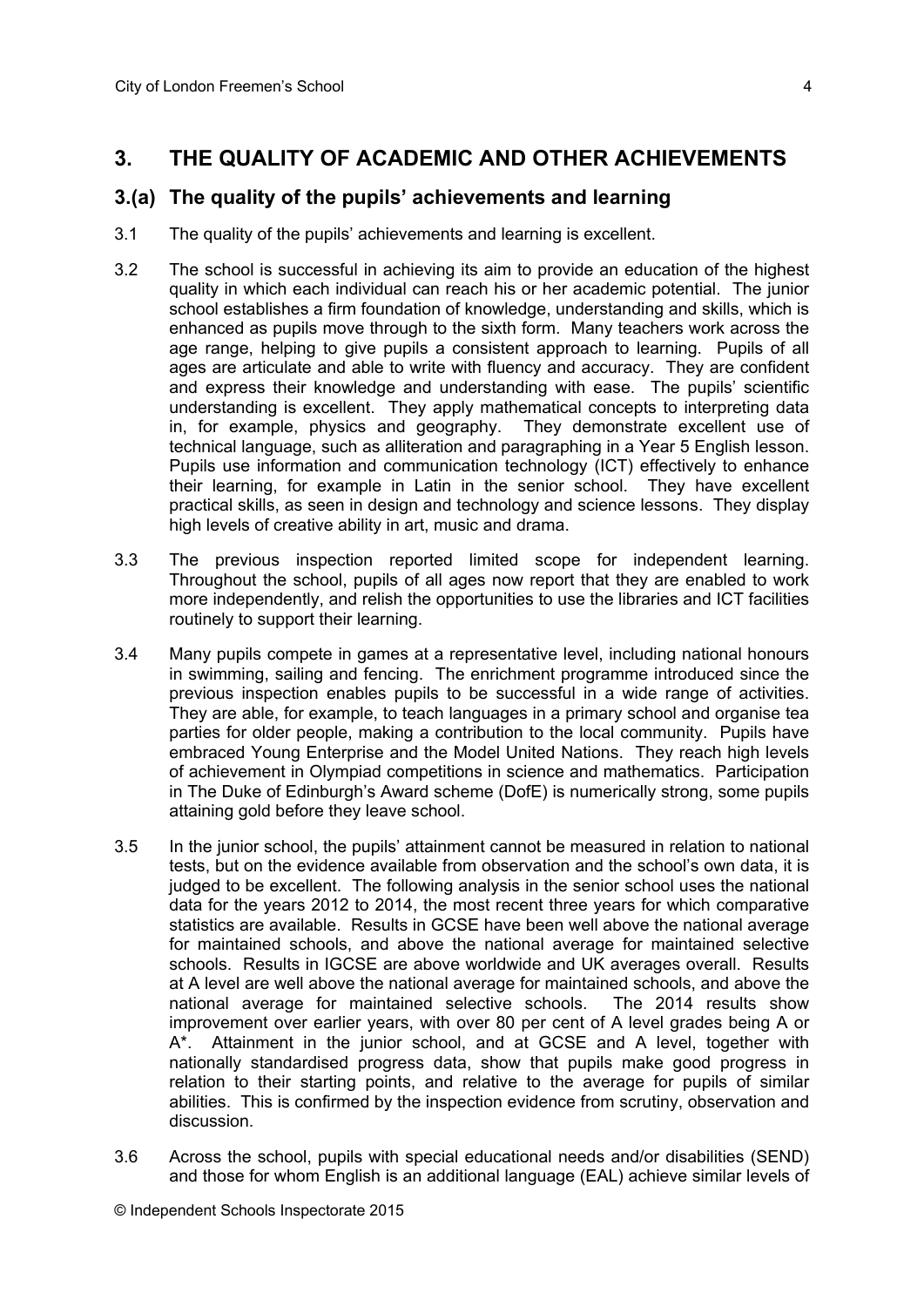success to their peers, as do those who are able, or are seen to have distinctive gifts or talents. This is because the school diagnoses the needs of individual pupils when they enter the school, and devises strategies to ensure they are given appropriate support through specialist tuition if required and in mainstream classroom teaching. Almost all leavers from Year 13 gain places at universities, many of them with demanding entrance requirements, and undertake a wide variety of courses.

3.7 Pupils of all ages have excellent learning skills in the classroom and beyond. They have a positive and committed attitude. They are motivated and they engage fully with what the school has to offer. They take pride in their work, which is well organised and presented. Pupils are excellent listeners and work well in collaboration with others. Almost all pupils in the pre-inspection survey say that they are encouraged by their teachers to do things for themselves. They are supportive of one another and form excellent relationships with their teachers, which further enhances their learning.

#### **3.(b) The contribution of curricular and extra-curricular provision**

- 3.8 The contribution of curricular and extra-curricular provision is excellent.
- 3.9 The curriculum is successful in meeting the school's aim of providing an education that promotes the academic, creative, physical, social and spiritual development of each pupil. Since the previous inspection, more time has been allocated to creative arts in Years 7 to 11.
- 3.10 The curriculum covers the required elements, and is appropriate to the age and needs of the pupils. Pupils of all ages follow a core curriculum of English, mathematics, science and a modern foreign language. From Year 3 in the junior school pupils are introduced to three languages. Latin and three separate sciences are taught from Year 7. Sixth-form pupils are able to choose from a wide variety of A-level and Pre-U courses. Pupils in Year 12 are encouraged to undertake the Extended Project Qualification, which helps them to develop independent research and organisational skills. All pupils enjoy and take full advantage of the enrichment programme, introduced in 2012. This offers a carefully planned range of opportunities and experiences covering culture, leadership, working for the benefit of others, skills and academic challenge. These include signing for the hearing impaired for pupils in the junior school, Mandarin in Years 9 to 11, and outdoor art for Years 12 and 13.
- 3.11 The curriculum actively promotes personal, social, health and economic education and fundamental British values.
- 3.12 Pupils with SEND are well catered for with specialist lessons and appropriate support. Pupils with EAL attend additional lessons that support their learning effectively. The needs of able pupils are met by extension tasks in lessons, enrichment beyond the classroom in the form of excursions and subject-related society meetings, and informal dialogue and direction from teachers outside lesson times.
- 3.13 The academic curriculum is supported by an excellent extra-curricular programme. It encompasses academic, athletic, musical and creative pursuits. It has been broadened since the previous inspection to meet a wide range of needs. Pupils can join, for example, Ancient Greek, debating and philosophy societies, the DofE, or the Combined Cadet Force (CCF). Pupils from Year 3 to Year 13 have the opportunity to take part in sports fixtures. The emphasis is on inclusive participation for the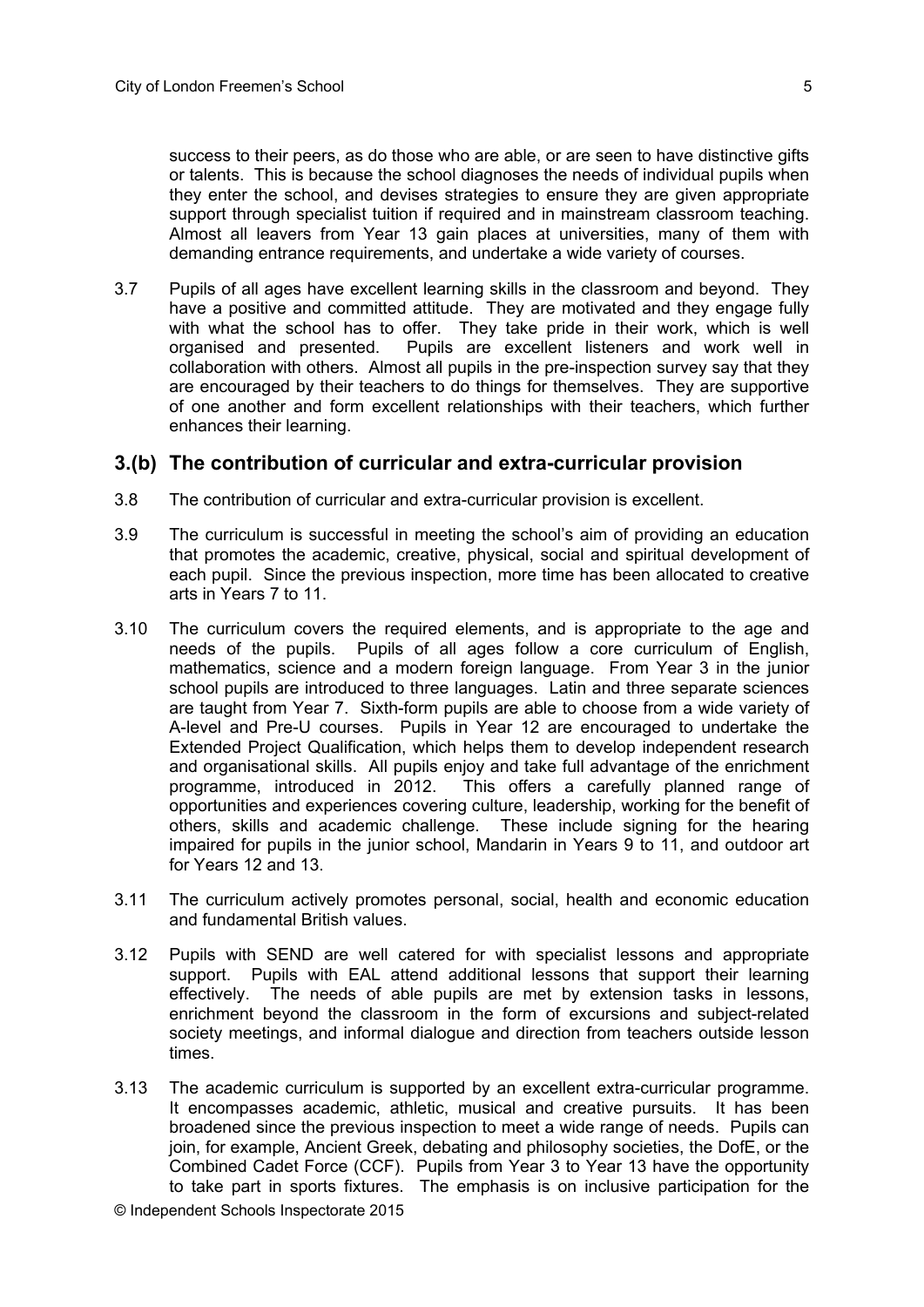younger pupils, and a more competitive ethos as they grow older. The new music school attracts nearly half of all pupils to instrumental tuition, and there are ample opportunities for pupils to perform regularly at an appropriate level for their experience.

- 3.14 Pupils in the junior school start residential trips in Year 4, which promote independence and teamwork. The senior school offers a carefully managed threeyear cycle of trips so as to enable all pupils to take advantage of all opportunities. Pupils enjoy the programme of regular visiting speakers, which has recently included a monk, an artist and a beekeeper.
- 3.15 Form teachers in the junior school and form tutors in the senior school encourage and monitor pupils' involvement in the extra-curricular programme. The overall programme works well, relying on co-operation among individual members of staff rather than an overall co-ordinator.
- 3.16 Pupils benefit from excellent links with the local community, which contributes to the school's aim to prepare pupils to fulfil their role in society. The CCF was formed in conjunction with a partner maintained school, and shares resources and staffing. Pupils collect for a local food bank and work in charity shops. They develop their social awareness by working as classroom assistants at a special school and readily acknowledge that this is an opportunity for personal growth.

## **3.(c) The contribution of teaching**

- 3.17 The contribution of teaching is excellent.
- 3.18 Since the previous inspection the school has made excellent progress in encouraging independent learning through teaching which is challenging, varied and stimulating. Pupils are enabled to develop confidence and to make the most of their abilities, in line with the school's aims.
- 3.19 Almost all lessons are characterised by excellent subject knowledge, clarity of objectives, and ambitious pace. Teaching has high expectations of the pupils, as seen in the constant use of the target language in modern languages in the senior school and instructions in the junior school on how to organise an introductory paragraph. Careful planning, tight structure and excellent management of time are strong features of most teaching.
- 3.20 Introductions to lessons enable pupils to understand their aims and their role in the learning process. Teaching often demands that pupils think hard for themselves, work independently or collaboratively and use the teacher as a resource when clarification is needed, rather than depending on the teacher's input. This approach engages pupils' interest and enthusiasm. Teaching encourages excellent behaviour.
- 3.21 Teaching makes use of a suitably wide range of resources and techniques, from flash cards and mime in a Year 4 language lesson to imaginative use of the libraries in sixth-form religious studies. The use of ICT to enhance learning was seen to good effect in the bespoke Latin course 'Cyber Caesar' in Years 9 to 11. A very small minority of pupils surveyed did not feel that their homework helped them to learn. Inspectors found that the level and type of work set is appropriate. During interviews, pupils indicated that they accept that homework is central to their progress.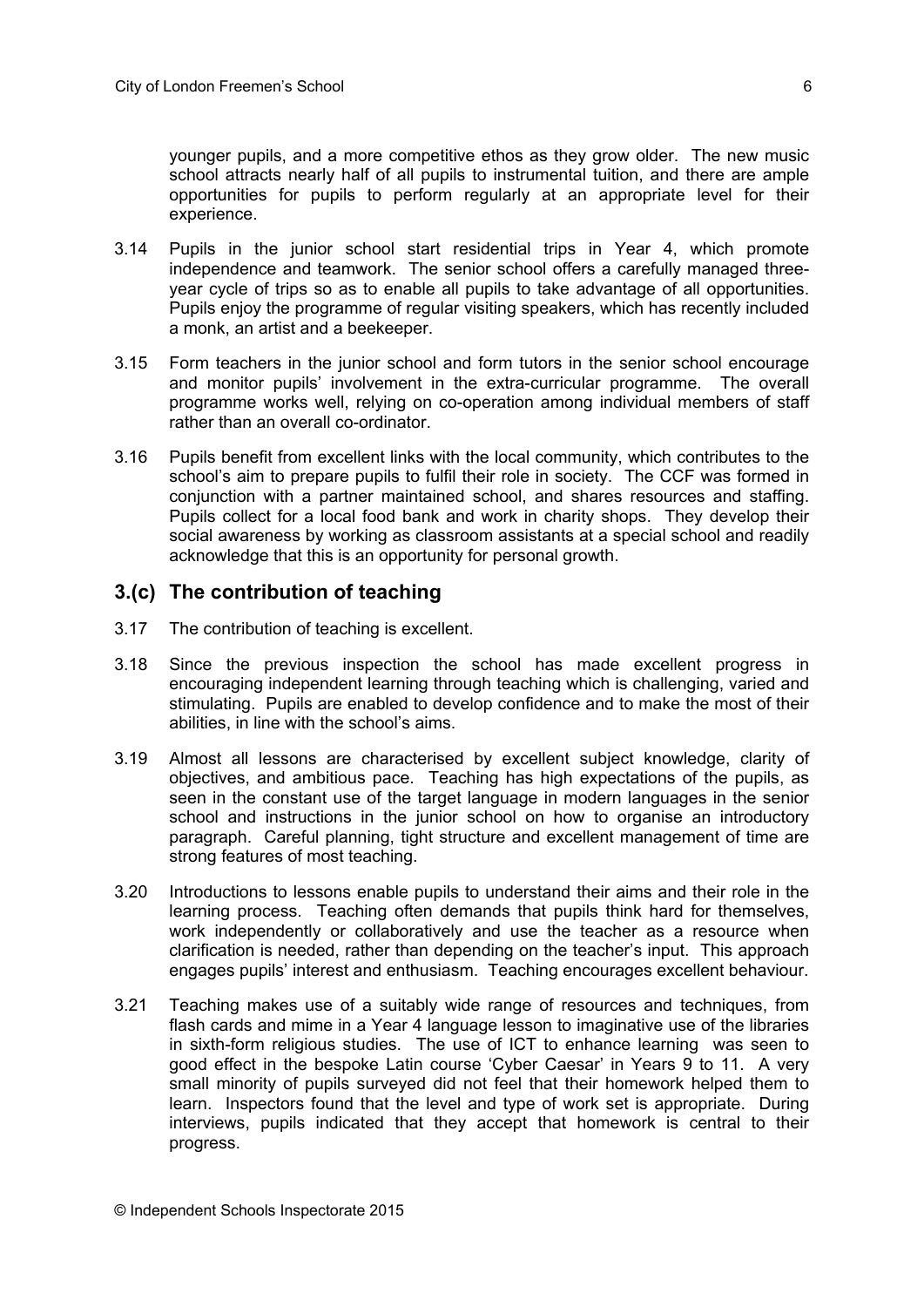- 3.22 Relationships between teachers and pupils are excellent. Pupils are grateful that teachers are invariably available to help beyond lesson time and to offer support where needed. Teachers know their pupils well, and seek to ensure that all pupils' needs are met appropriately, enabling them to make good progress. In some academic departments effective use of assessment data enables aspirations to be challenging but realistic. This is not consistently true across all departments. Marking is assiduous and helpful, with suggestions about how to improve, and plentiful and justifiable praise. Teachers adhere consistently to a marking policy that the pupils understand. Pupils appreciate the emphasis the policy gives to dialogue in preference to raw scoring.
- 3.23 Pupils with SEND benefit from specialist tuition and appropriate support in mainstream lessons. Those for whom English is an additional language are enabled to participate fully in lessons.
- 3.24 Most teaching matches work well to the differing needs of the pupils, including the able, for example by setting different tasks in class or giving able pupils extra support beyond lesson time. In a very small number of lessons, over-prescriptive tasks limited the progress that the most able pupils could make.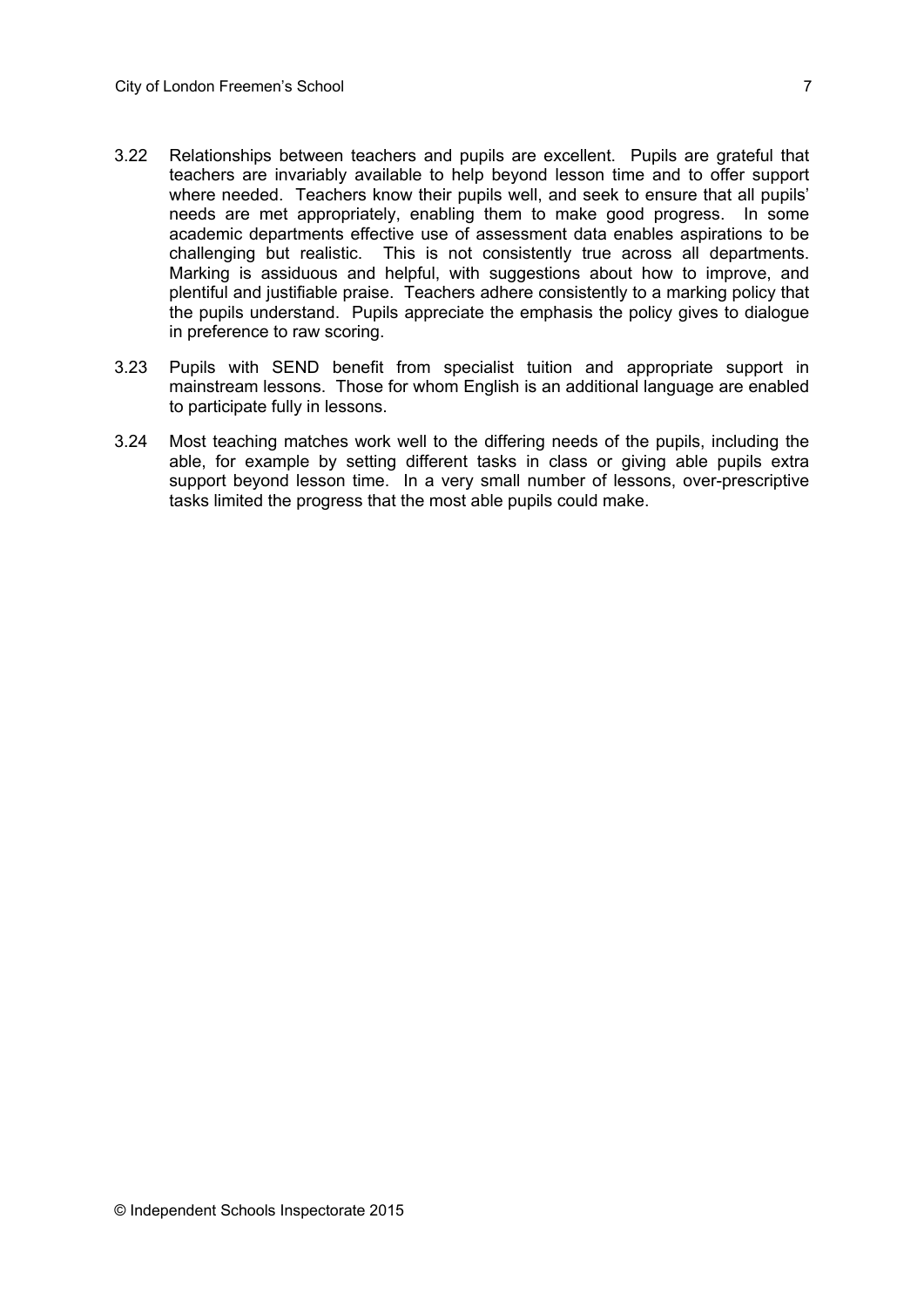## **4. THE QUALITY OF THE PUPILS' PERSONAL DEVELOPMENT**

## **4.(a) The spiritual, moral, social and cultural development of the pupils**

- 4.1 The spiritual, moral, social and cultural development of the pupils is excellent.
- 4.2 The school meets in full its aims to foster an atmosphere of self-respect, producing confident, fulfilled and happy people, and to prepare pupils to identify and fulfil their roles in society. Pupils are well prepared for life after leaving school.
- 4.3 The school actively promotes the fundamental British values of democracy, the rule of law, individual liberty, and respect and tolerance of those with different faiths and beliefs. A carefully structured programme of personal, social, health and economic education throughout the school enables pupils to acquire a broad knowledge of and respect for the English legal system together with its public institutions and services.
- 4.4 Pupils develop excellent self-knowledge, self-esteem and self-confidence. They benefit from the enrichment programme, extra-curricular opportunities and the academic curriculum. Pupils in Year 3 begin with the question: 'Who am I?" and senior pupils say they benefit from discussing habits of mind, stress management and self-image in later years. Pupils by their own account take pleasure and advantage from the way the school encourages personal exploration, improves confidence and instils resilience. A pupil in Year 13 was delighted and proud that he can now sew on a button and arrange flowers, while another in Year 8 was thrilled to have made a perfect docking station for her MP3 player after several setbacks. In lessons, self-evaluation and peer assessment contribute to pupils becoming reflective about their own practices, while encouragement and praise from teachers sustain their self-confidence. Pupils' spiritual awareness is highly developed through the academic curriculum. This understanding is reinforced by house assemblies, mindfulness as an element of the enrichment programme, visits to a Buddhist temple and a mosque, the work of the newly appointed chaplain, and regular visits by a Benedictine monk.
- 4.5 Pupils have an excellent understanding of right and wrong. Their behaviour and manners are exemplary, and they are already, at a young age, articulate, mature and responsible. They acquire knowledge of the wider justice system through an enrichment module entitled 'Rights and the Law'. Pupils see the need for rules to protect their personal rights at school and in the world at large. Any inappropriate behaviour is most often dealt with by a discussion regarding the right course of action. This encourages pupils to accept responsibility for their own behaviour, promoting high personal standards.
- 4.6 Social development is strong. Pupils are aware of their responsibility to improve the lives of others. They contribute to the local community through links with the church, and they prepare meals for a night hostel. Pupils initiate charity fundraising, for example a coin collection for the victims of the recent Nepal earthquake. Pupils believe in tolerance and actively promote it in their daily lives. The school encourages them to confront instances of discrimination or prejudice, which would be at odds with the prevailing atmosphere of inclusivity. The warmth of relationships among all members of the community permeates the life and work of the school. Pupils at all levels are articulate, polite and equitable. Pupils in Year 4 ran an assembly on forgiveness with confidence and enjoyment. Debate is a feature of many academic lessons, and pupils are encouraged to express their views from entry to the school. The pupils' understanding of democracy is excellent, with the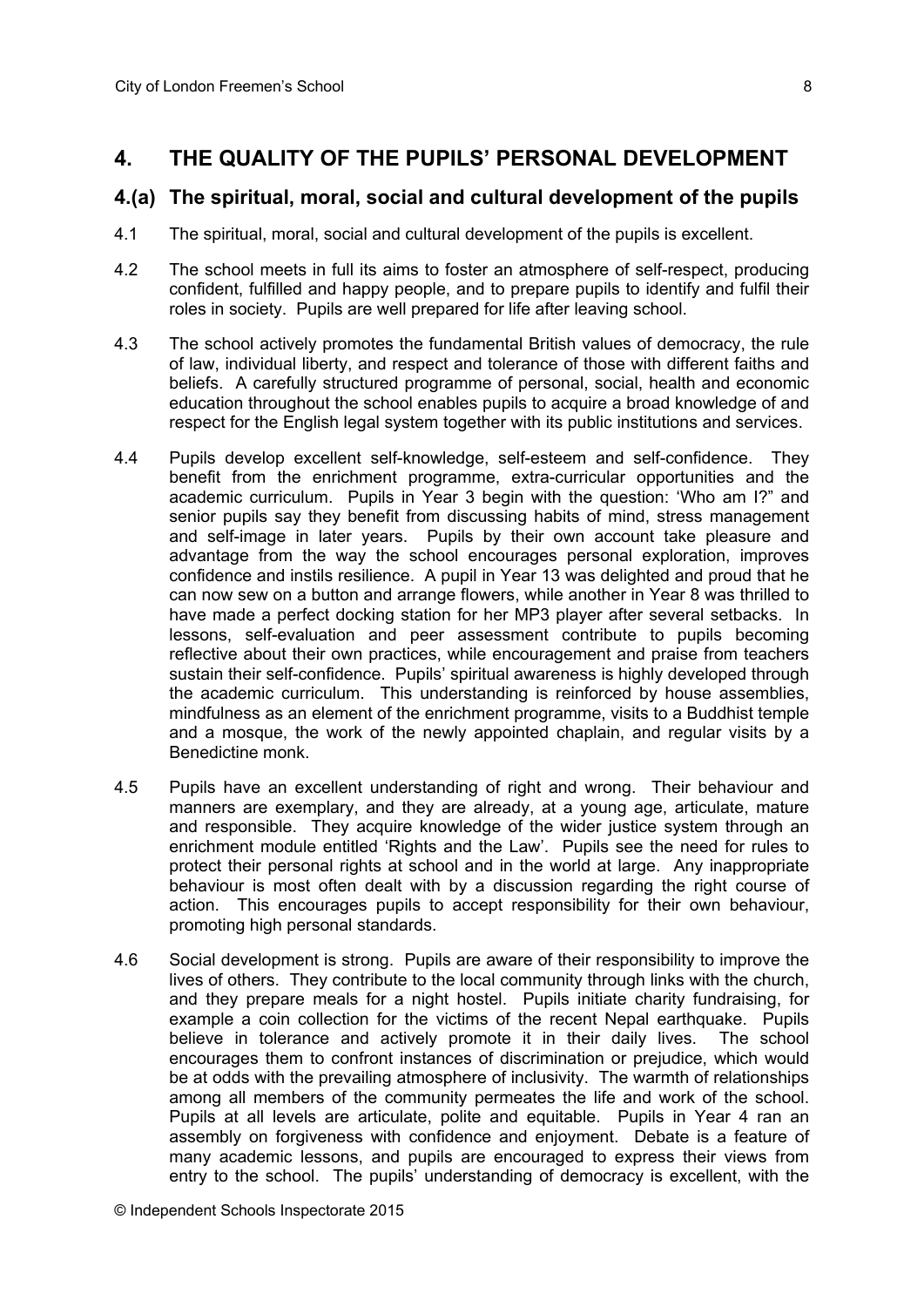general election providing topicality. Many posts of responsibility are allocated through peer elections, and pupils believe they have the right to be heard. Most report that the school listens to their opinions and responds to them. The school has, for example, supplied furniture for the social area of the main teaching block, and extended the sex education programme. Pupils take advantage of the many opportunities to develop excellent awareness of their own and others' culture, and show exemplary tolerance and respect as a result.

#### **4.(b) The contribution of arrangements for pastoral care**

- 4.7 The contribution of arrangements for pastoral care is excellent.
- 4.8 The staff provide effective support and guidance for the pupils in accordance with the school's aims. Since the previous inspection the school has increased tutor time and reduced the size of tutor groups. Relationships between teachers and pupils are excellent, and pupils are especially appreciative of the help their tutors give them. The appointment of a chaplain has increased the number of ways pupils can seek support. Pupils also know where to turn; this is especially true of younger pupils who have a buddy system, peer mentors and volunteers from Years 12 and 13 who attend their assemblies and make themselves available to offer guidance. The school has improved induction procedures for new pupils. Team-building exercises and guest barbecues in boarding help integration at all levels.
- 4.9 A very small minority of pupils suggested in the pre-inspection survey that teachers are unfair in the way they give rewards and sanctions. Inspection of rewards and sanctions records indicated that teachers are generous with rewards and use sanctions rarely.
- 4.10 Throughout the school pupils have ample opportunity for healthy exercise within the curriculum and beyond. The school encourages healthy eating through its personal, social and health education programme (PSHE) and food technology lessons in Years 7 to 9.
- 4.11 The school is effective in promoting good behaviour through a clear policy and high expectations. It guards against harassment and bullying through consistent swift and effective intervention in line with the published policy and procedures, and seeks to handle disciplinary matters in a constructive fashion as far as possible. The school provides e-safety training to all pupils and offers it to parents to prevent cyber-bullying. The school also conducts an annual bullying survey to obtain the pupils' perceptions of how effectively it deals with bullying.
- 4.12 The school has a plan to improve educational access for pupils with SEND. The plan is due for review in July 2015. Managers in both junior and senior schools make appropriate arrangements to support pupils with a range of needs.
- 4.13 In their pre-inspection returns, a minority of pupils felt that the school does not listen to their opinions. Inspectors found that the school employs effective methods to seek the views of pupils, including surveys. Monthly meetings of the junior and senior school councils allow pupils' views to be heard and have influenced, for example, the provision of playground equipment and planned changes to the enrichment programme.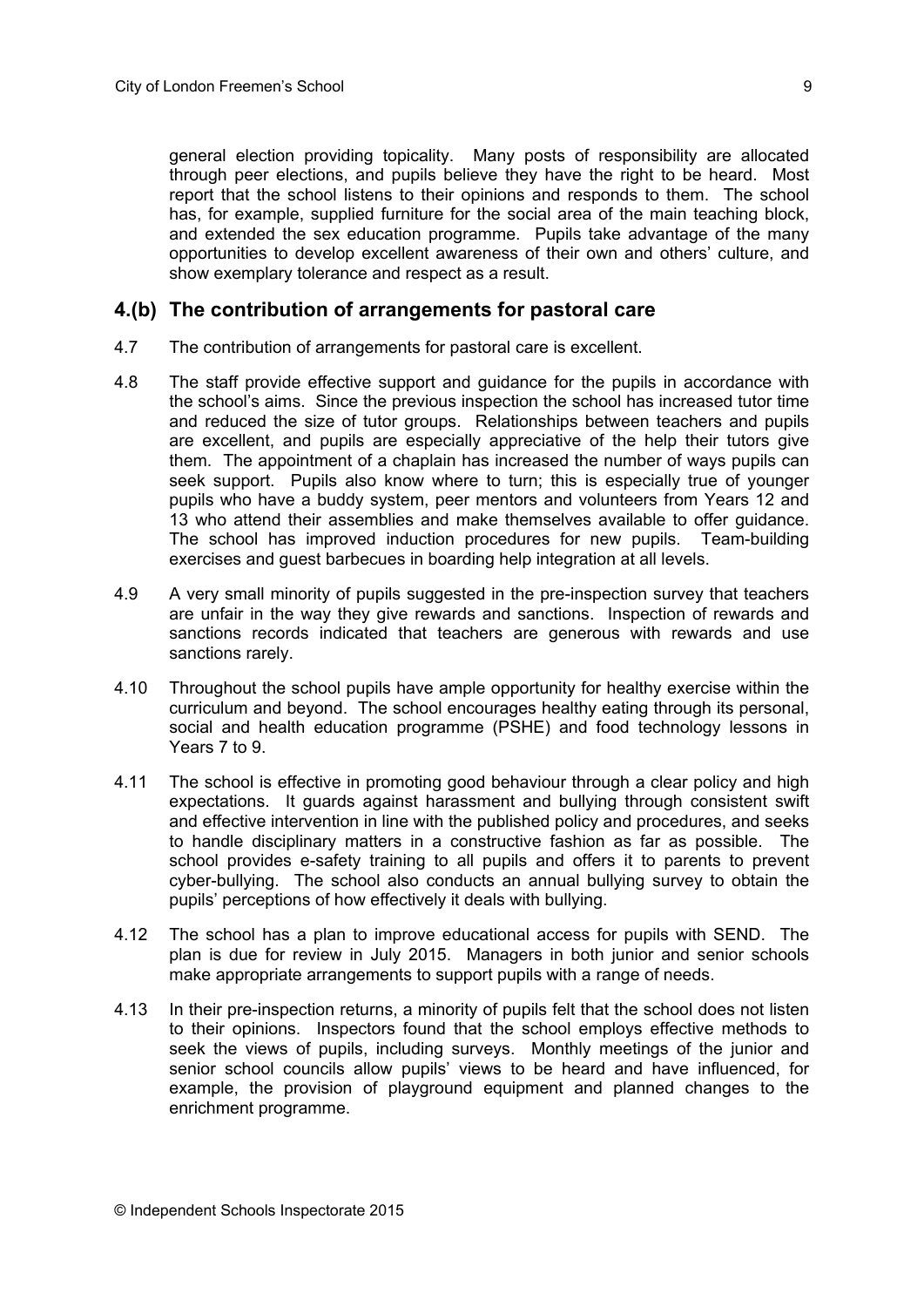## **4.(c) The contribution of arrangements for welfare, health and safety**

- 4.14 The contribution of arrangements for welfare, health and safety is excellent.
- 4.15 The school has effective measures for safeguarding, implementing a clear policy that reflects the most recent official guidance. Training of all staff is current, at an appropriate level and properly recorded. All staff, including those newly appointed, know what to do if they need to raise an issue to do with safeguarding. The staff who lead on safeguarding matters are all of sufficient seniority; liaison with external bodies takes place when required. Year heads and form tutors meet at least once every three weeks and safeguarding matters are always on the agenda. Appropriate systems are used effectively to ensure that staff appointments meet current legislation; all required checks are carried out and recorded correctly.
- 4.16 Information about legislation in general and individual pupils' needs in particular is disseminated judiciously to those directly concerned. Clear lines of communication link the safeguarding leader to a suitably-trained governor, who makes sure that the governing body is well informed and able to exercise effective oversight on policy and practice.
- 4.17 Pupils are fully informed about matters to do with internet safety, bullying, alcohol and drug abuse, and sex education through visiting speakers and particular focus in tutorial sessions.
- 4.18 All risk assessments including those for fire and off-site activities are thorough, and monitored and reviewed effectively. The school is also effective in identifying current site-specific risks such as road safety when parents are arriving by car.
- 4.19 A small number of staff are fully trained in first aid ensuring that injuries are treated promptly if necessary. Accidents and near-misses are recorded appropriately. Medical information about pupils is supplied to staff when necessary, and provision for sick and injured pupils in the medical centre is good. Pupils can raise matters of health and safety through the central committee, for example the distance of muster points in the event of fire from the main house.
- 4.20 Admission and attendance registers are maintained and stored correctly as required.

## **4.(d) The quality of boarding**

- 4.21 The quality of boarding is good.
- 4.22 The school meets its published aims and satisfies the National Minimum Standards for Boarding Schools.
- 4.23 The outcomes for boarders are good. Boarders feel integrated into the school but a minority state in response to the pre-inspection questionnaires that they do not always enjoy boarding. Inspection evidence suggested that this was related to a number of minor issues following the recent move into new accommodation. Examples of such issues are the availability of keys and a perceived lack of urgency in responding to requests for repairs. Relationships with staff, and between boarders themselves, are good. Pupils have a suitable range of appropriate adults to turn to over personal issues, from residential staff to the chaplain; they are given information on how to contact helplines and the Office of the Children's Commissioner.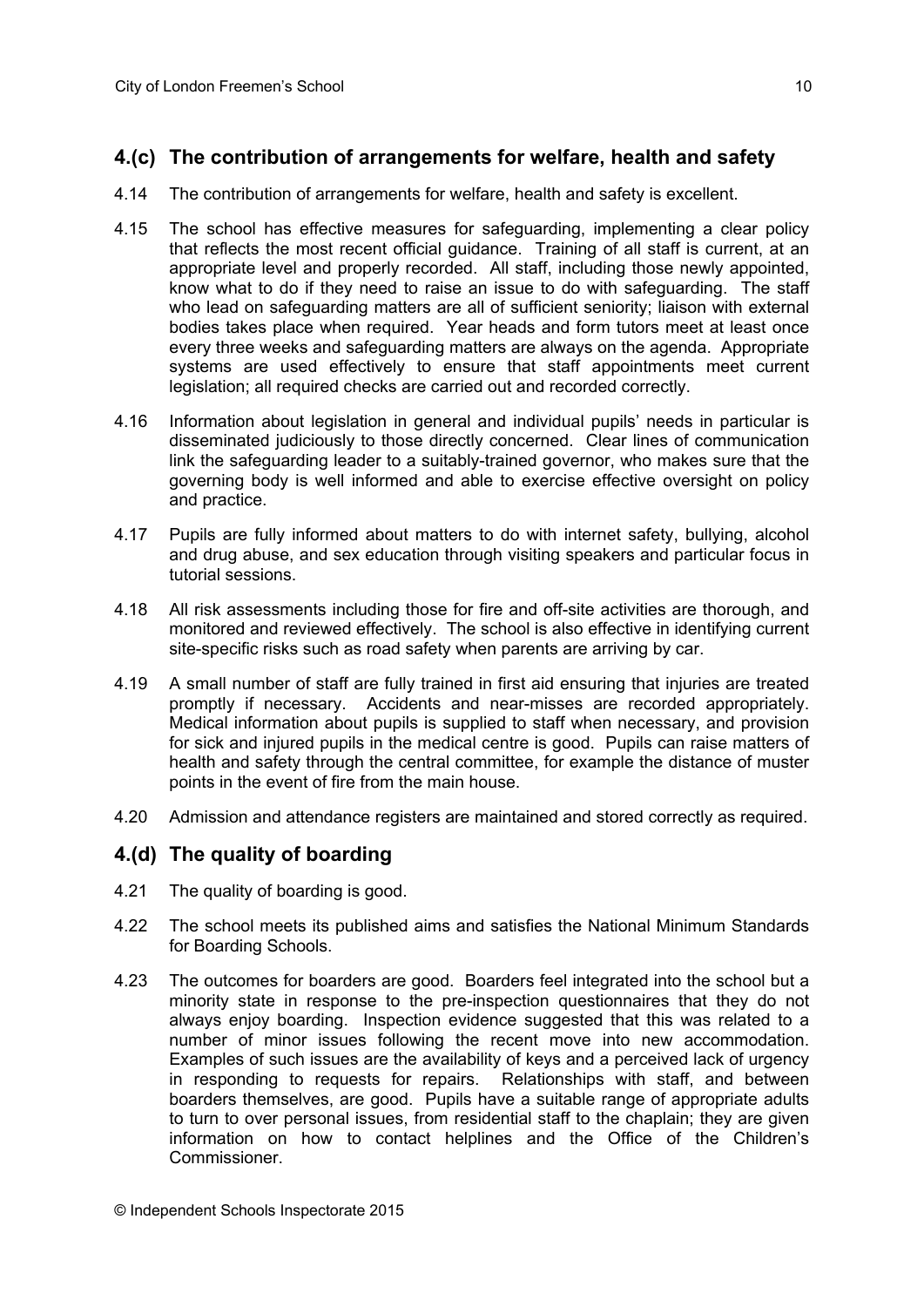- 4.24 The quality of boarding provision and care is sound. New boarders are given handbooks on arrival and the induction process is comprehensive. As a result, new boarders settle quickly. The accommodation is appropriate and boarders speak positively about the improved facilities. However, the small size of noticeboards limits their ability to personalise their accommodation; they are reluctant to damage walls. The promotion of boarders' health is effective and the school has, and implements, suitable policies for their physical and mental health. During the week, the medical centre looks after sick boarders. At weekends, houses look after them, though they have only limited facilities to do so. In the pre-inspection questionnaire a majority of boarders state that they are well looked after if they feel unwell or are injured. Boarders are registered with a local doctor who holds a surgery in school every week; if needed, boarders are taken to medical appointments off site, such as to an orthodontist or dentist. Medication is suitably stored and dispensed, with appropriate records being kept. Boarders are well motivated, polite and sociable. Bullying is almost unheard of. Sanctions are rarely needed but a minority of boarders suggest that these could be more fairly fitted to misdemeanours. The 2013 intermediate boarding inspection recommended that the school should develop a consistent system of rewards to recognise positive contributions by boarders. This has only partly been met.
- 4.25 In their pre-inspection questionnaire responses, a large majority of boarders felt that the evening and weekend meals are not enticing, while a minority expressed dissatisfaction with evening snacks. Inspection evidence found the food to be nutritious and acceptable in variety and quantity, and the catering department provides for special diets. Boarders have access to kitchens if they wish to prepare snacks at other times. Inspectors judge that although there are informal opportunities for boarders to voice their views on food and other matters at house meetings and in conversation with staff, the lack of formal channels of communication contributes to their concerns. The predominant approach of boarders is culturally deferential, and so they do not always take advantages of the informal opportunities available to them to voice any concerns they may have. Arrangements for the laundering of clothes are appropriate; pupils also have suitable access to laundry equipment if they wish to wash their own clothes. Although a small minority of pupils felt that their belongings were not safe, inspectors found that boarders are able to keep their belongings secure in lockable storage or ask staff to look after them. Boarders can contact their families and friends via landline or electronic means, but mobile phone signals are weak within the new building. Boarders are allowed off site and transport is provided for shopping trips. In the questionnaire responses a small minority of boarders state that they are not happy with the balance of free time and activities in the evenings and especially at weekends. Inspectors found the opportunities to be appropriate. Boarders have access to the sports' hall on four nights a week. There are many extra-curricularactivities on offer in the school day and boarders make use of the extensive school grounds in fine weather. Almost all parents who responded to the pre-inspection questionnaire were fully satisfied with boarding at the school.
- 4.26 The arrangements for welfare and safeguarding are good. The school has and implements a suitable risk assessment policy, and there are suitable arrangements to safeguard against the risk of fire. Fire practices are undertaken regularly, including during boarding time. Effective anti-bullying and behavioural policies and procedures are in place and behaviour is good. Boarding staff and adults associated with boarding, such as cleaners and catering staff, are subject to proper checking arrangements and their safeguarding training is up-to-date; they know who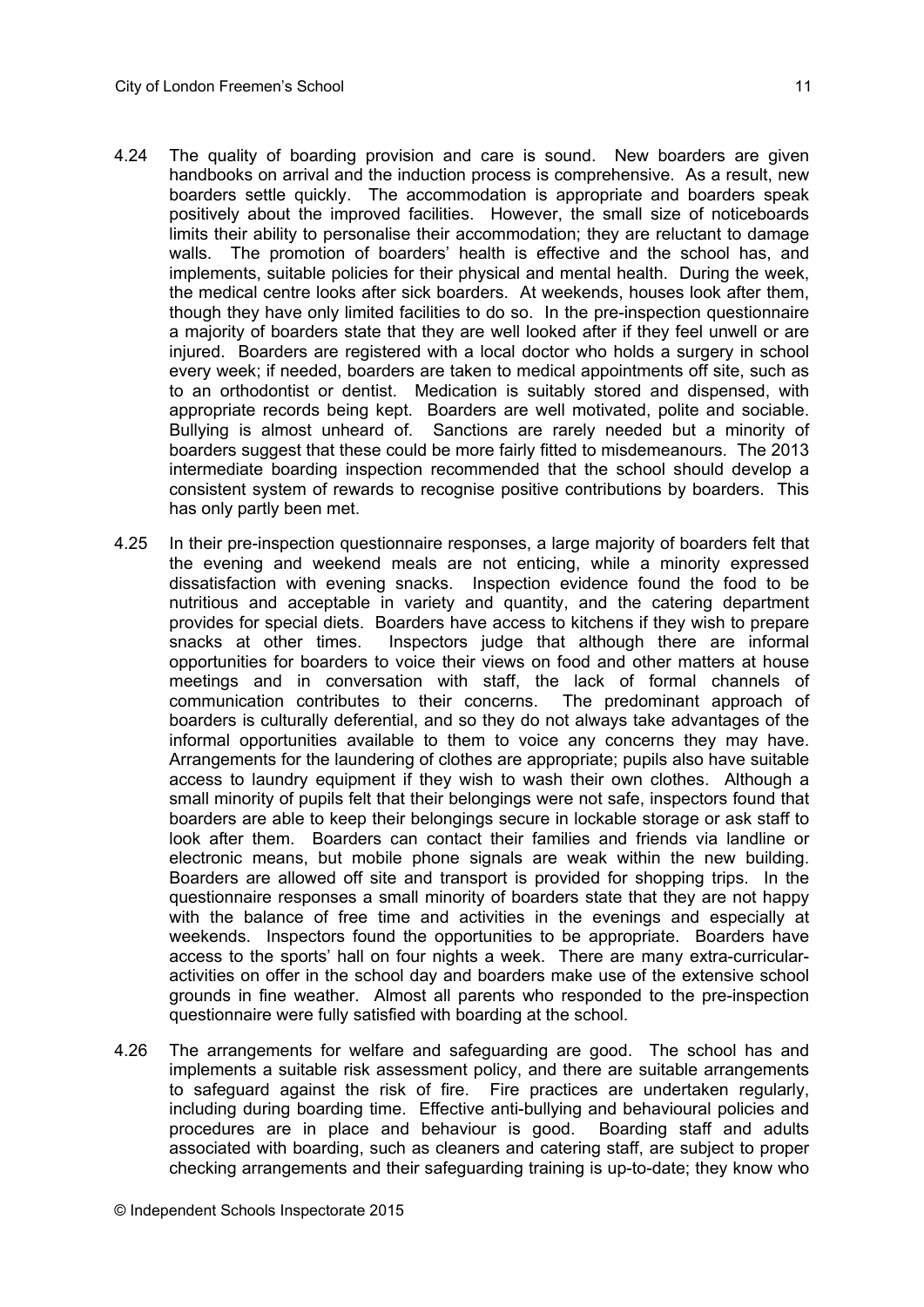to contact should they have concerns. The whereabouts of boarders is regularly monitored and the missing person policy is known to staff. Suitably trained and named members of staff take responsibility for boarders in boarding time and there is always an adult on call at night. Access to the boarding facilities is restricted. The school does not appoint quardians. In response to the questionnaires and in discussion groups, boarders say that they feel safe in the boarding house.

4.27 The effectiveness of the leadership and management of the boarding provision is good. Boarding documentation and policies are up-to-date and these and the National Minimum Standards for Boarding Schools are known to staff. There have been some very recent changes of role within the boarding leadership. Staff have job descriptions and there is an annual cycle of professional development review which includes appraisal of roles in boarding. Staff are encouraged to attend external training courses. Records are properly kept and information about boarders is shared with medical and academic staff as needed. Due to recent and forthcoming changes in leadership, the aims and priorities for boarding are in process of development. There is a suitable complaints procedure and health and safety requirements are met.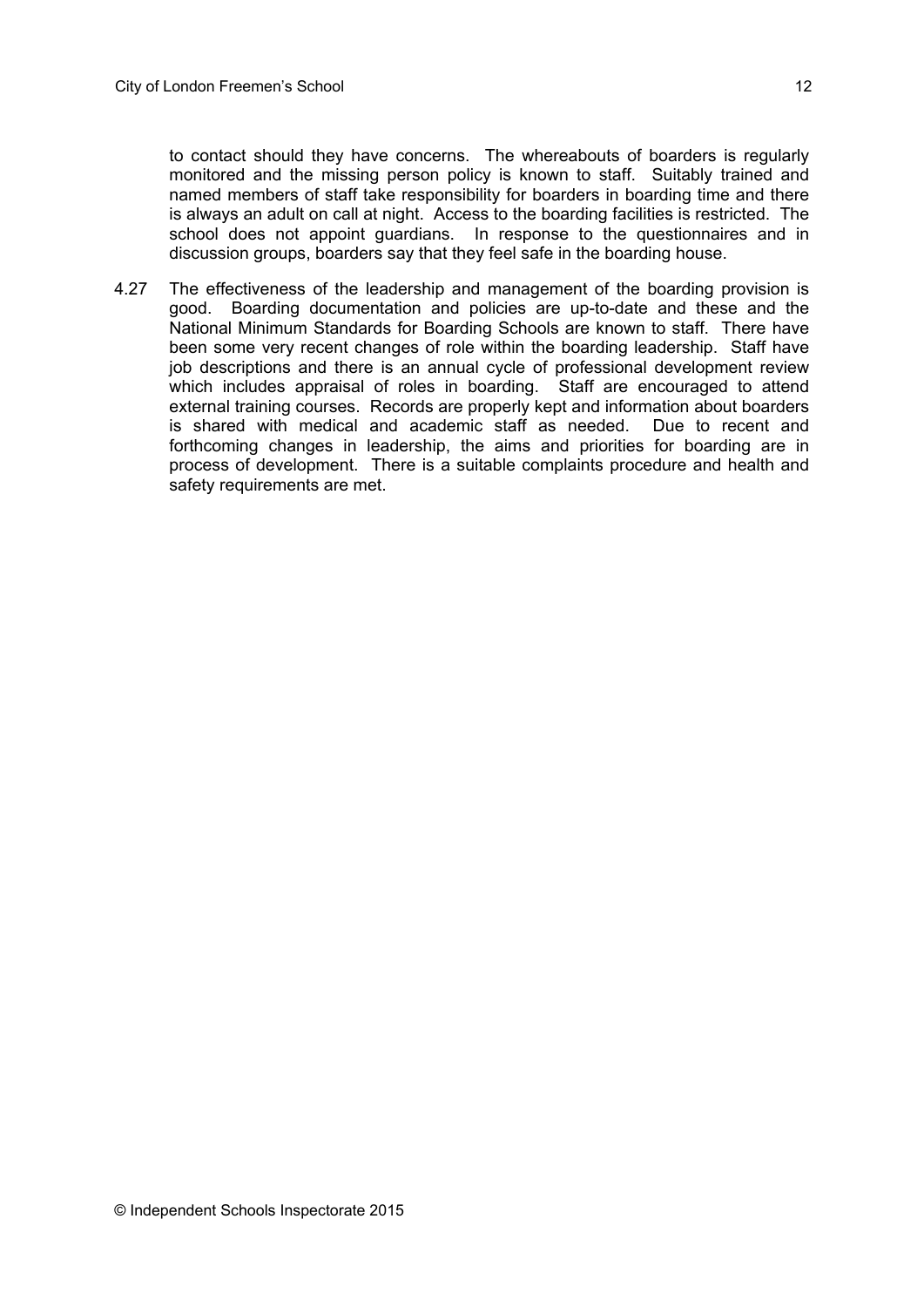## **5. THE EFFECTIVENESS OF GOVERNANCE, LEADERSHIP AND MANAGEMENT**

### **5.(a) The quality of governance**

- 5.1 The overall quality of governance is excellent.
- 5.2 The governing body takes responsibility for the whole school, and provides effective oversight of all sections in line with its aims. Governors undertake their responsibility for educational standards successfully, seeking always to establish high expectations and to support the school in meeting them. The emphasis is unambiguously on achieving an appropriate balance between academic success as measured by public examination results and the broader development of the pupils through an excellent programme of extra-curricular activities and high-quality arrangements for pastoral care. They discharge their responsibility for financial management in such a way as to support these aims. They have a suitable strategic plan to develop the school site and accommodation in the future so as to enhance the opportunities available for the pupils. They invest appropriately in providing resources to assist staff to work effectively.
- 5.3 The governors make every effort to achieve an excellent insight into the way the school operates, through a developing system of committees to monitor standards in every aspect of educational provision, including boarding. In addition they attend lessons and activities informally. They are visible at major public events, and concerts and plays, and make themselves accessible to parents where possible.
- 5.4 The governors keep in close touch with senior leaders and managers to provide support and advice where needed, and likewise to challenge and stimulate development.
- 5.5 The governors are effective in discharging their responsibilities for statutory requirements, including the annual review of safeguarding and child protection arrangements by the full body. They take advantage of opportunities for training appropriate to their responsibilities, and have taken pains to ensure that collectively they bring a wide range of skills to the role.

## **5.(b) The quality of leadership and management, including links with parents, carers and guardians**

- 5.6 The leadership and management of the school, including links with parents, carers and guardians are excellent.
- 5.7 In line with the school aims, effective strategic leadership from senior managers has enabled pupils to achieve high academic standards as well as continuing to enhance the quality of pastoral care and the range of extra-curricular activity.
- 5.8 Clear educational direction is provided by a dedicated senior team whose complementary skills and collegiate style ensure that school improvement remains a focus for teaching and support staff. The contributions of all teaching staff are solicited through the recently introduced staff forum as well as the usual management channels such as the heads of department committee. Senior staff balance care for individuals with a professional approach and this high standard of leadership has produced an excellent working environment which underpins pupils' personal development.

© Independent Schools Inspectorate 2015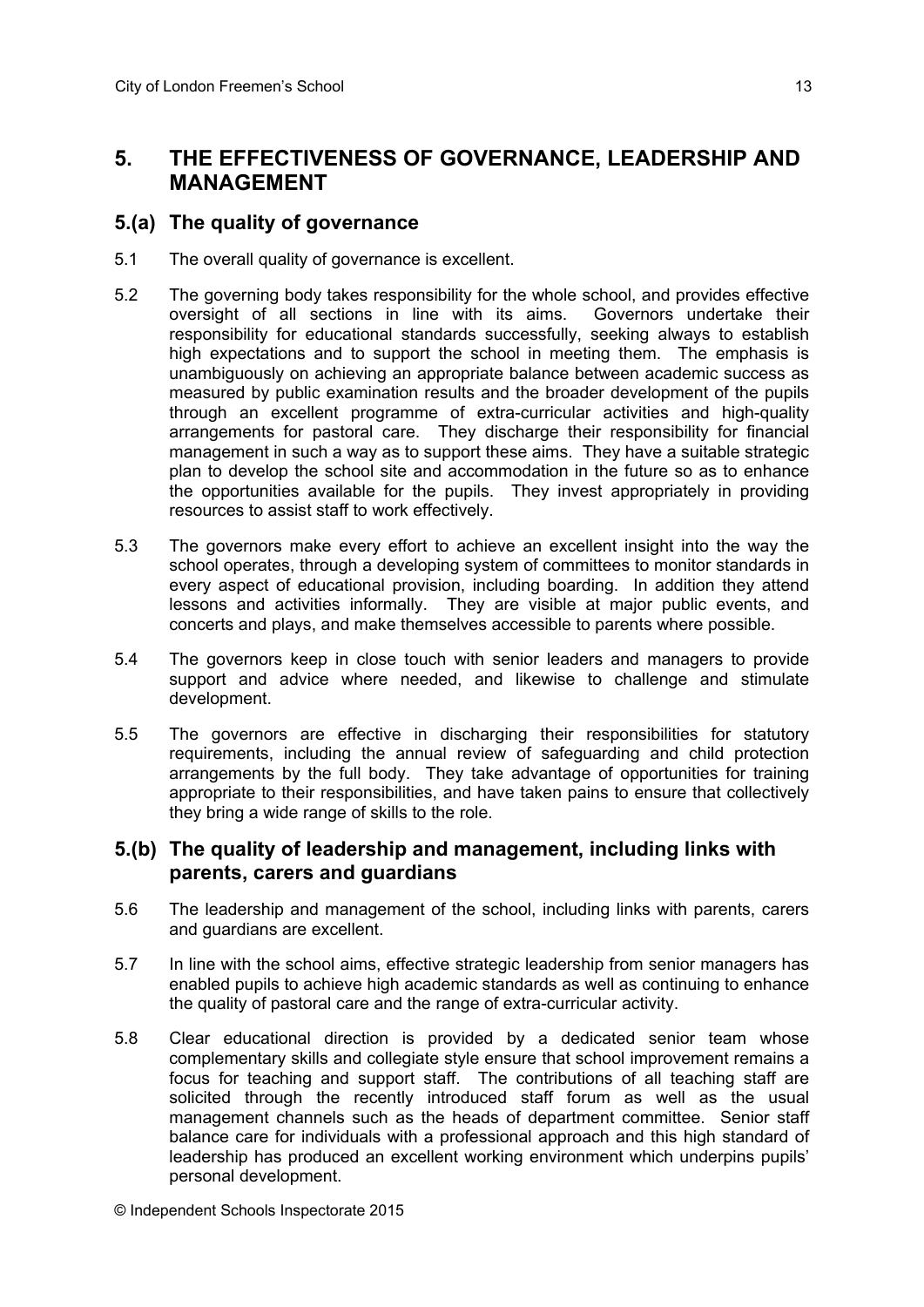- 5.9 The school's leadership is particularly successful in delivering major development projects such as the new music and boarding accommodation. Priorities are reviewed in the light of changing circumstances. Plans for a new swimming pool and an extensive refurbishment of the Main House are ambitious and can be undertaken with confidence in light of the sound financial planning of the school's senior leaders. Both initiatives are intended to make tangible contributions to the quality of students' education and their experience of the school.
- 5.10 A rigorous culture of self-evaluation and target setting has been established and is exemplified by the school development and master plans as well as thorough departmental planning. While departmental plans vary in scope, they are regularly reviewed and focus on issues of central importance to teaching and learning.
- 5.11 Management responsibilities are clear and the high quality of middle management is a significant factor in the school's success. Heads of department are seen to be accountable for standards and results, but also pro-actively manage their colleagues and report successes to the senior leadership team. All school managers share the school's key priorities and contribute to them whilst maintaining day-to-day performance through monitoring and support. Work scrutiny and lesson observation is an integral part of the routine of the strongest departments, as is shared lesson development and planning.
- 5.12 Staff appointments follow clear procedures which are successful in recruiting high calibre candidates who are enthusiastic about their subjects and suitable to work with children. Provision for professional development, if unequally adopted across all departments, is appreciated by the teaching staff and underpins many areas of school development. Needs are identified either by individuals or through the school's appraisal system. An exemplary programme of induction for new recruits is highly valued as is the support and recognition afforded to new colleagues by their peers. Recent appointees are encouraged, as are all staff, to undertake initiatives, such as the Junior Mock Election, whilst those wishing to develop their careers can do so through programmes such as 'Moving On Up', designed to give middle managers experience of whole school initiatives. All staff are suitably trained for their roles in safeguarding and welfare, health and safety.
- 5.13 Links with parents, carers and guardians are excellent. They are extremely satisfied with the quality of the education and support provided by the school. Communication, a concern for some at the time of the previous inspection, has been improved through email and newsletters. The parent forum and food committee offer an opportunity for two-way communication between home and school, though the involvement of overseas boarders' parents presents a greater challenge.
- 5.14 In line with the school's aim to work in partnership with parents, support is actively solicited and enthusiastically welcomed. Parents contribute to pupils' success in many ways. The Freemen's School Association, the school's parents' association, raises funds for an impressive variety of projects, including a recent bursary to support an overseas trip. Junior school parents help out with drama, including costume production and set design. In the sixth form, parents conduct interviews as part of the assessment of the Extended Project Qualification and many others contribute to the school's outstanding enrichment programme either by providing transport or by offering academic lectures and talks. The wide-ranging nature of parental support is indicative of the high regard in which the school is held.